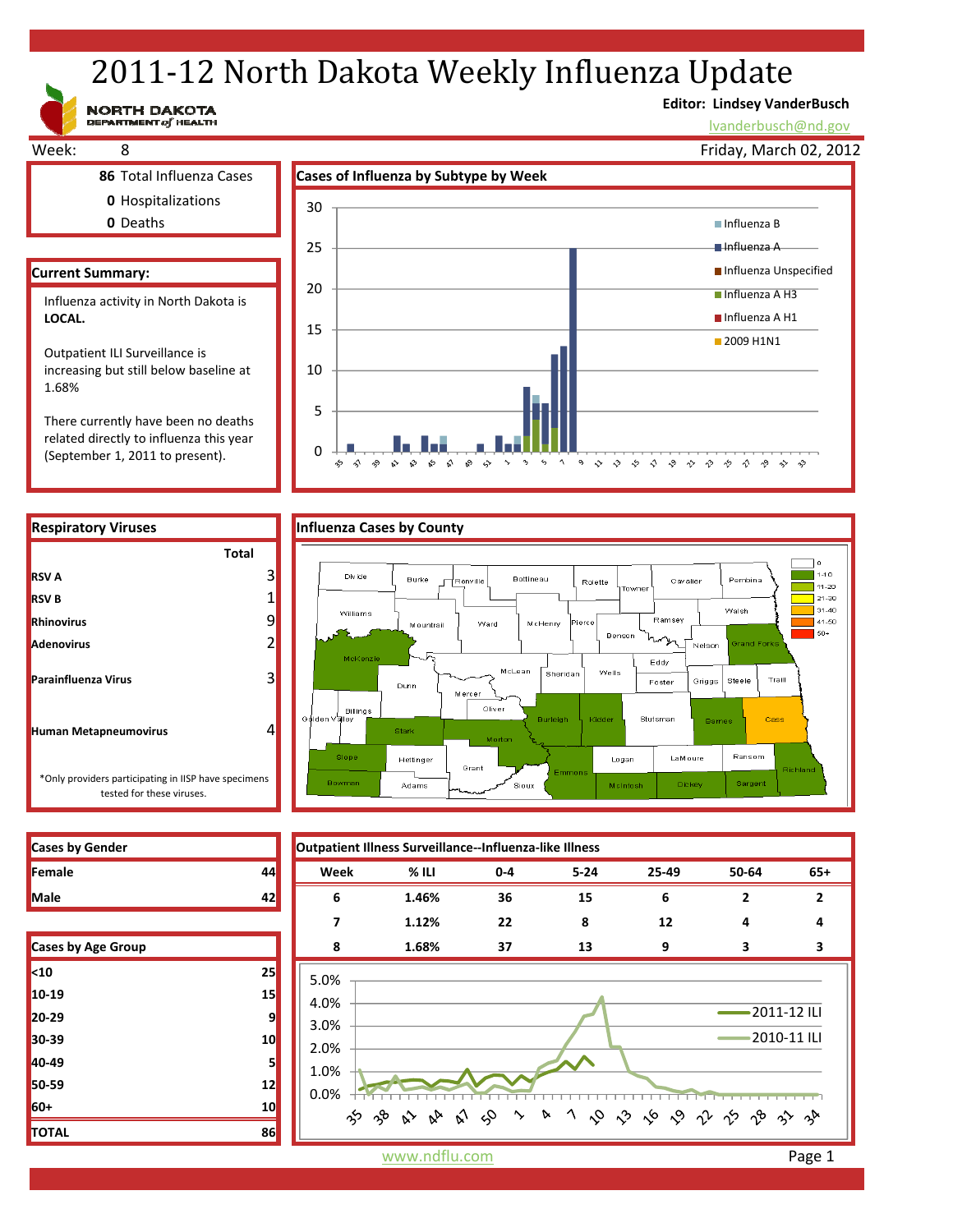## 2011-12 North Dakota Weekly Influenza Update

NORTH DAKOTA<br>DEPARTMENT of HEALTH





\*These data do not represent all laboratory results for influenza.



Friday, March 02, 2012

#### **North Dakota School Surveillance:**

**‐‐ 5 Schools Reporting**

**‐‐ Percent Absent due to illness for this week is well below what would be considered significant absenteeism.**

**‐‐ If your school would be willing to particiapte in our surveillance, please contact Lindsey VanderBusch, lvanderbusch@nd.gov.**

#### **Sentinel Laboratory Surveillance**

**‐‐ 15 North Dakota Laboratories Reporting**

**‐‐ The number of percent positive on influenza tests is on the increase.**

**‐‐RSV continues to rise and should remain a possiblity for ILI diagnosis.**